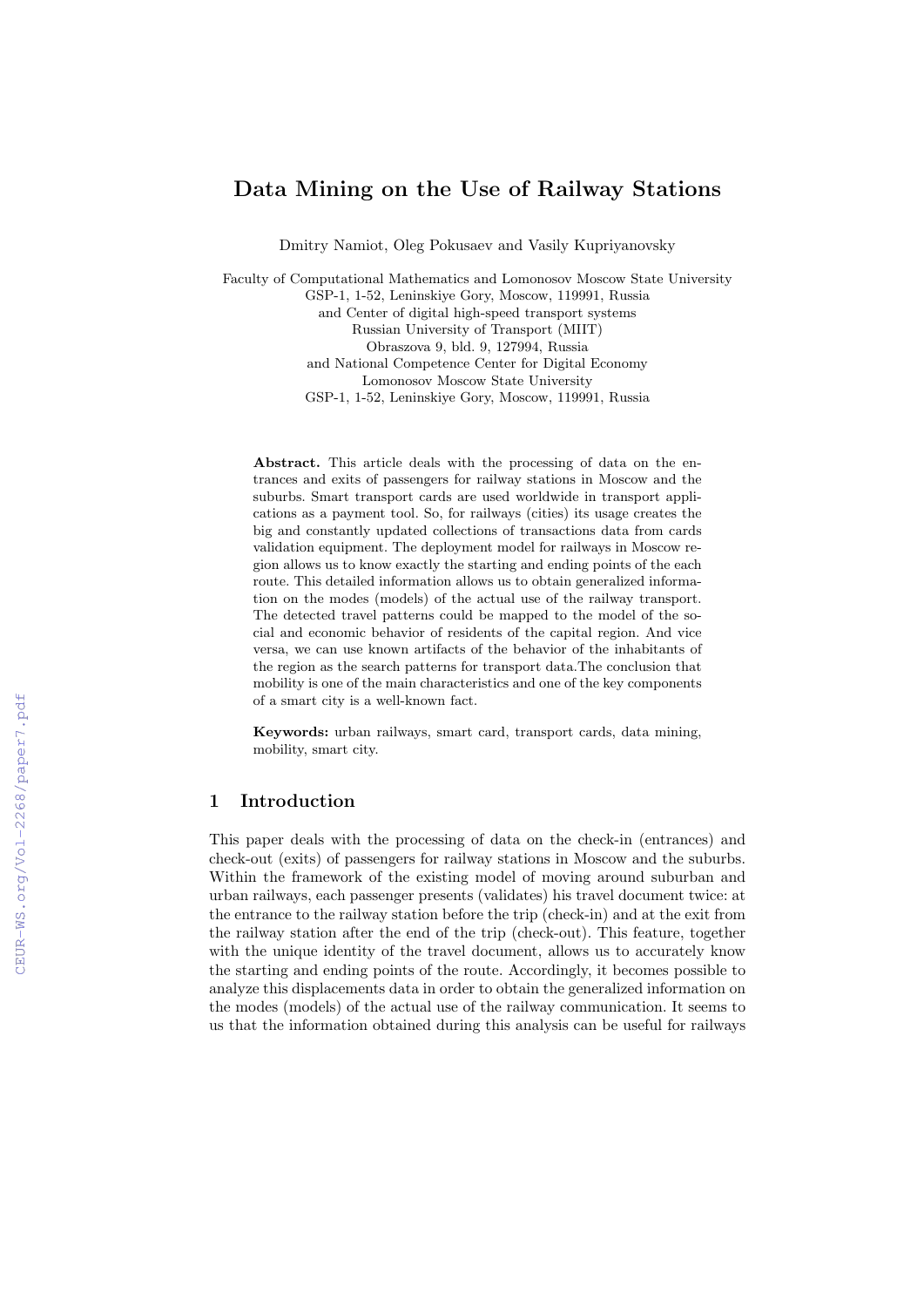#### 2 Dmitry Namiot, Oleg Pokusaev and Vasily Kupriyanovsky

for assessing their activities and planning changes, and for city services to assess the ongoing changes in the urban environment and planning future changes.

The aim of the work is to search for patterns of travel of railway passengers and map these patterns to the model of the social and economic behavior of residents of the capital region. It is also possible to consider the inverse problem - the search (the confirmation) of known artifacts of the behavior of the inhabitants of the region in the data on the movements.

As we pointed out above, in the existing system, a railway ticket (travel document) is presented twice - at the entrance and at the exit. Accordingly, for each trip, we know the station where the ticket was used at the entrance and the station where the ticket was used at the exit. In terms of social networks, we know the pair - check-in and check-out. It means, by the way, a profitable difference, for example, from information on the validation of travel documents in the metro or buses. There (in Moscow) we have only information about the entrance. Accordingly, to obtain information about the starting and ending points of the trip, it is necessary to use any heuristic algorithm [1]. For example, let us describe from the point of view of the card validation system (e.g. the Troika card - one of the main travel cards in Moscow) a typical person's trip from home to work and back using the metro. In the morning, the passenger uses his card to enter the metro. Thus, the starting point of the route, tied to the card, appears. Further, having reached a workplace, the person is there until the evening, after which the card is validated again. This gap (a time interval between trips) lets us make a conclusion about the final point of the route: it is a first check-in station after the gap. Naturally, this will be approximate data. For data collected at railway stations, as indicated above, there is accurate information about the starting and ending points of travel. Thus, these data become in some way complete, they contain all information about trips. Note that travel tickets (disposable or reusable) are anonymous, and there is no information on the passengers themselves.

To date, detailed information on the passengers' activity at railway stations is practically not used. Perhaps, one of the few applications that could be mentioned here is the calculation of the total numbers of passengers by stations. It seems to us that the above-mentioned detailed data contain much more valuable information that reflects not only the patterns of the use of railway transport in the city but also allows us to identify some other artifacts of city life.

If we can explain the relationship of information obtained on the basis of registration data with some patterns of behavior in the city, then tracking the changes in the data on the stations (which is technically feasible on the part of the railway, for example) will allow us to determine (or predict) some changes in the life of the city. In other words, changes that can be identified in the process of constant monitoring of registration data will indicate a change in the processes in the city. Accordingly, data on passages can be used to track changes in patterns of behavior of urban residents (passengers). And vice versa, understanding the relationships will allow us to predict how changes in the city will affect the use of the railway.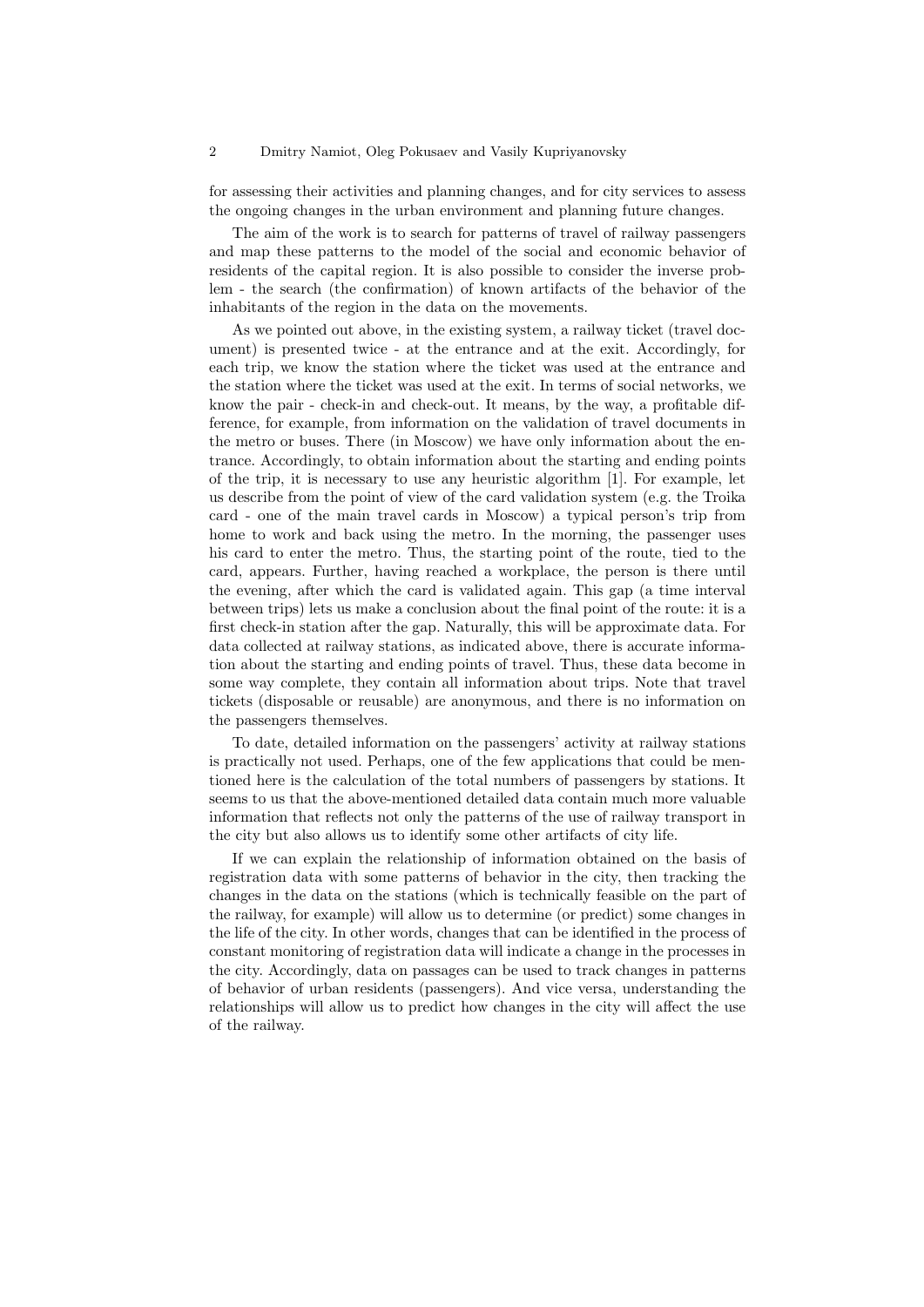The rest of the paper is organized as follows, In Section 2, we describe related works. In Section 3, we describe railway data processing and discovered links with urban life.

# 2 Related works

Modeling urban behavior by mining geo-tagged data is a popular topic for research [2, 3]. In the first place, social network data is used to assess behavior. The check-in conception has been introduced by social networks. Technically, check-in data reveals information who spends time where and when. Also, they could be used for detecting types of activities. Obtained data can be used to describe city regions in terms of activity that takes place therein. And the next natural question is how to distinguish one region from another via the types of activity. The mathematical tools used here are mainly related to the construction of clusters based on probabilistic models. For example, a group of users who are more likely to be in the next moment in a given place or will engage in a certain type of activity [4].

For transport data, the models should look slightly different. For example, for urban railways, the routes of passengers are precisely known. Activities, naturally, are also limited. The paper [1], contains a review of smart cards data mining in Smart Cities. The typical tasks are traffic patterns detection, trips generation, and routes-based studies. In our case, traffic patterns (transit patterns) tasks are not applicable, because we deal again with the fixed railroad's routes only. As per trips generation - these problems can be partially interesting because we can use the same mathematical tools.

The paper [5] provides a rich overview of transport-related studies target behavior extraction. While the main task for most of the transport studies is still getting origin and destination pair (what is not an issue in our case), this paper enumerates also other interesting models. E.g., it is a detection that movement flow structure is polycentric; detection of power law flow distribution and negative binomial law distribution of rides; spatial and temporal pattern mining. The Hillinger coefficient could be used to measure the similarity of temporal patterns of human mobility between each pair of days and provide a base for variability analysis. As per provided studies, intra-urban trips have peak hours over a day, are different between weekday and weekend (which is almost obvious), and have a periodicity (which is not so obvious).

In our calculations, we've used the following definition for the Hillinger coefficient. Let  $p_i(x)$  be distribution of probability density function  $(i=1,2,\ldots,N)$ . The Hillinger coefficient among these variables is:

$$
R = \sum_{x} \left(\prod_{i=1}^{N} p_i(i)\right)^{1/N} \tag{1}
$$

The value of R is between 0 and 1. The larger the  $R$ , the more related the probability density functions [6].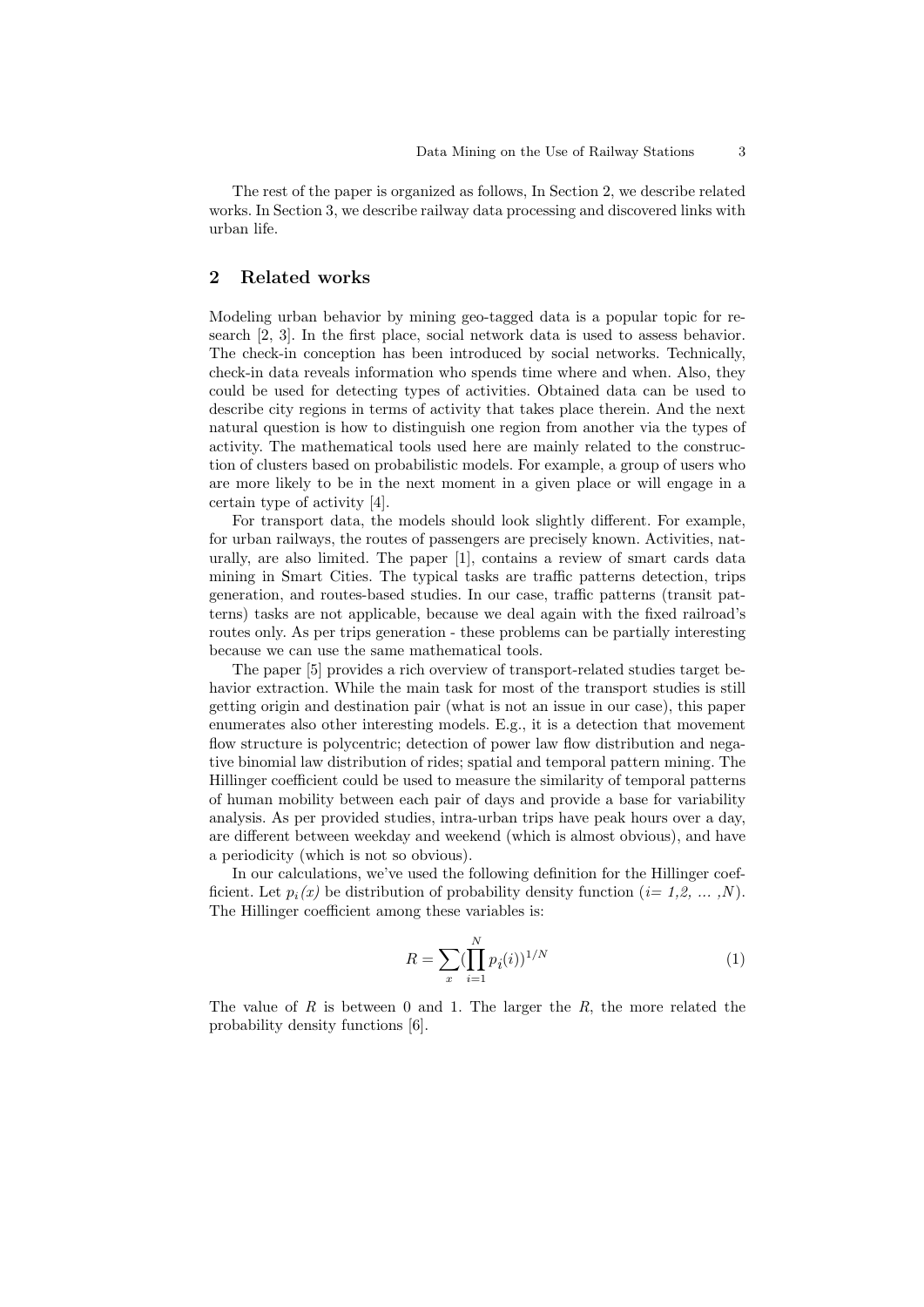In general, for our kind of research, time-dependent analysis of urban movement patterns [7] looks a bit more suitable. E.g., paper [8] describes the temporallybased regularity of commuting measurement. The temporal patterns could be detected by the similarity of departure time and the number of traveling days.

# 3 Railway data processing

Data for analysis for 2016/2017 years on suburban and city stations of the Moscow region was provided by the Center for Digital High-Speed Transportation Systems of the Russian University of Transport. The data files contain the following information for each pass (input or output):

- date and time,
- type of the event: entrance or exit,
- a current station,
- a station where the passenger arrived (if this is an exit),
- type of the tariff (price characteristic): full or preferential,
- type of the ticket: one-time one-way ticket, one-time round-trip ticket, subscription (reusable ticket, travel card)

What was included in the first phase of our research? Firstly, these are the usage patterns of the stations. We can assume that there are differences in how passengers use railway stations. Moscow city (more precisely, workplaces in Moscow) is the center of attraction, and accordingly, we can expect that for the suburban stations (outside the city boundary in Figure 1) there will be a peak at the entrance of passengers in the morning hours (Figure 2).

These peaks at the entrance (see 1 in Figure 3) through the time  $t$  spent on the road should pour into the peaks at the exits from the stations placed in the city (see 2 in Figure 3).

In general, the check-ins between the two peak hours, as well as after the second peak hour, corresponds probably, to the non-obligatory activities. This is the simplest and most obvious pattern. By attenuation of the peaks to the exits, we can determine at which stations those who come to the city leave the railway and transfer to other modes of transport. Of course, for each direction of railroad, these stations will be different.

Another possible direction for future research is the analysis of this damping. At least, the primary results show that it is not absolutely stable for the chosen direction. Passengers from time to time change their habits of leaving the train in the morning. This lasts 1-2 days (not for all directions), after which everything returns to the basic scheme.

An additional finding in this connection: the detection of peaks on the exits at the stations where the geo-information system does not show connections with other modes of transport. Why do the passengers go to this station? A possible explanation is the presence of some point of attraction (business center, shopping center, etc.)

<sup>4</sup> Dmitry Namiot, Oleg Pokusaev and Vasily Kupriyanovsky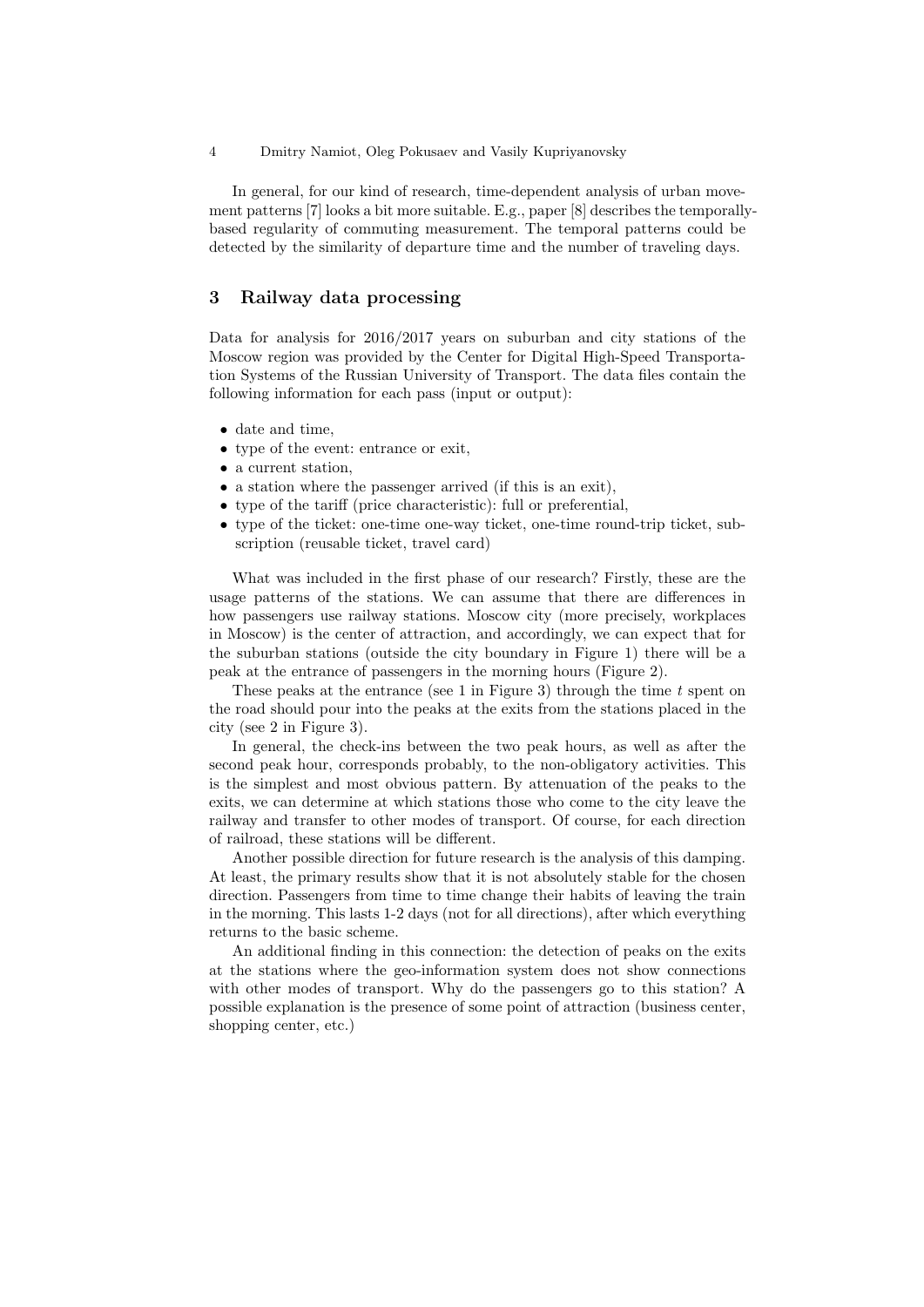

Fig. 1. Railways of the Moscow region.

According to this simple model, we should see the opposite picture in the evening. The peaks at the entrances to the "internal" (urban) stations and the peaks on the exits (with a time gap) at the "external" stations. Findings that were made here: the picture is not symmetrical. Passengers do not necessarily leave from the stations they came to (of course, we operate only with quantitative differences - there is no information on passengers). Probably, we can propose a natural explanation for this. There is some mobility upon completion of work. Outgoing traffic (large peaks) is tied to stations where there are connections to other modes of transport (where transport accessibility is better).

It corresponds, for example, with results presented in [6] for a metro. As per authors, for each metro station, the temporal trip patterns are influenced by the land uses around. For example, the homogeneity and high density of land uses around a metro station will result in obvious morning and afternoon peak hours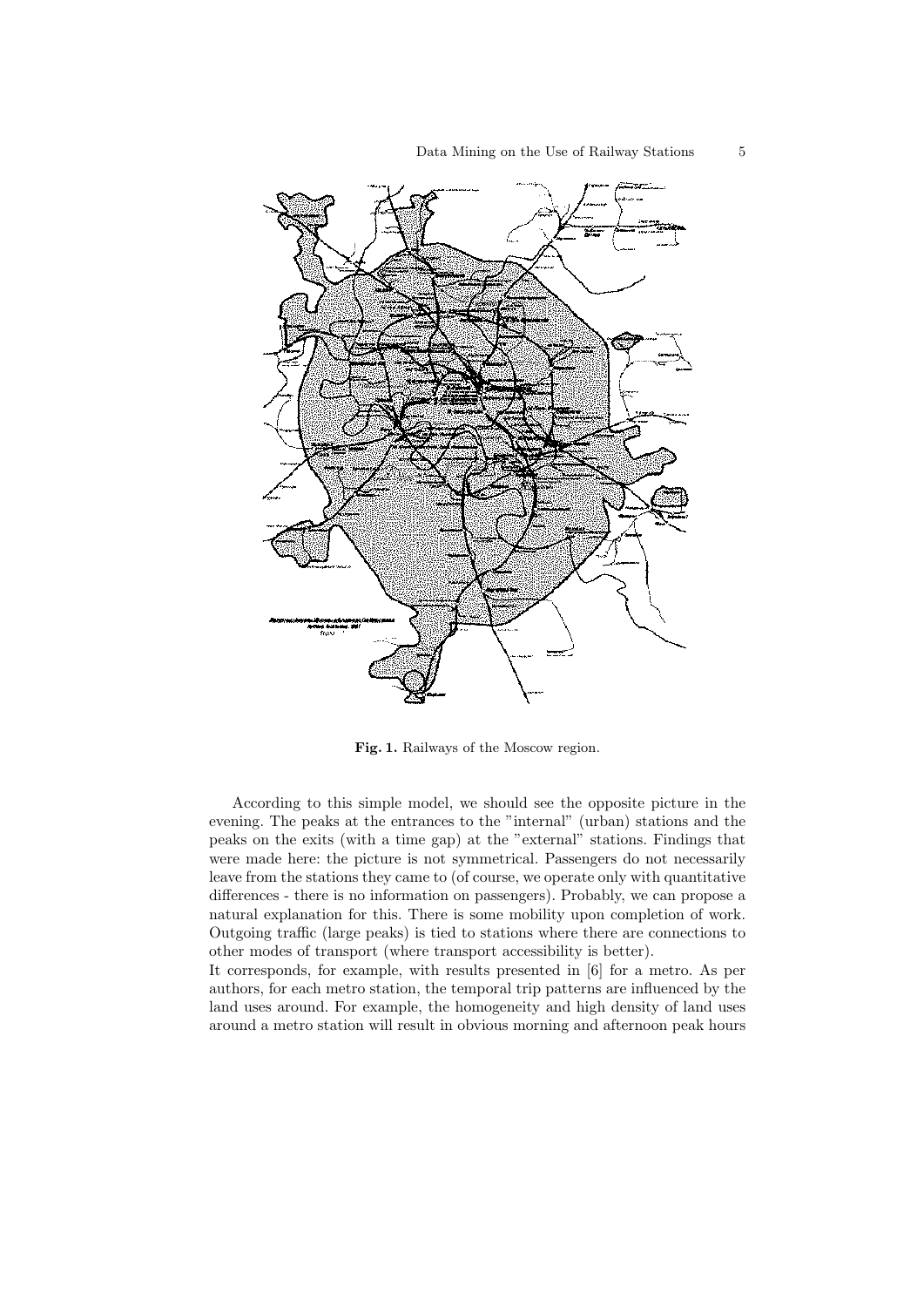#### 6 Dmitry Namiot, Oleg Pokusaev and Vasily Kupriyanovsky



Fig. 2. Morning peak traffic (entrances to the station), associated with the working schedule.

in metro transportation. So there are some patterns over time by a station which can be mainly characterized by check-in and check-out during peak hours and working hours.

Hypotheses that require verification: asymmetry in traffic is greater in the warm season (higher mobility) and on Friday (for the same reasons).

The analysis shows the presence of stations without pronounced peaks in the morning and evening hours. At this moment, the reasonable explanation is the conclusion that the stations are not connected with work traffic. For example, for stations outside the city, this is more typical for holiday villages. In the city, it is typical for stations in the former industrial zones (where mass housing construction is only being developed). Another possible explanation for the absence of peaks is the linking of the station to some large transport (interchange) nodes, where there is always a large passenger traffic (so, working migration does not add anything significant to the constantly existing traffic).

There were no cases of the presence of one peak (regular) at the entrance and / or exit in the examined dataset. It should be noted that there is no reasonable "urban" explanation for such a hypothetical situation.

Another point related to a traffic, is the confirmation (or refutation) of the above-mentioned found move pattern on the data for the day off (e.g., Sunday, Saturday). Obviously, for stations with predominantly "working" traffic, we should see the absence of peaks in the morning and evening hours on weekends. Single outbursts are possible and connected, most likely, with some mass events held over the weekend.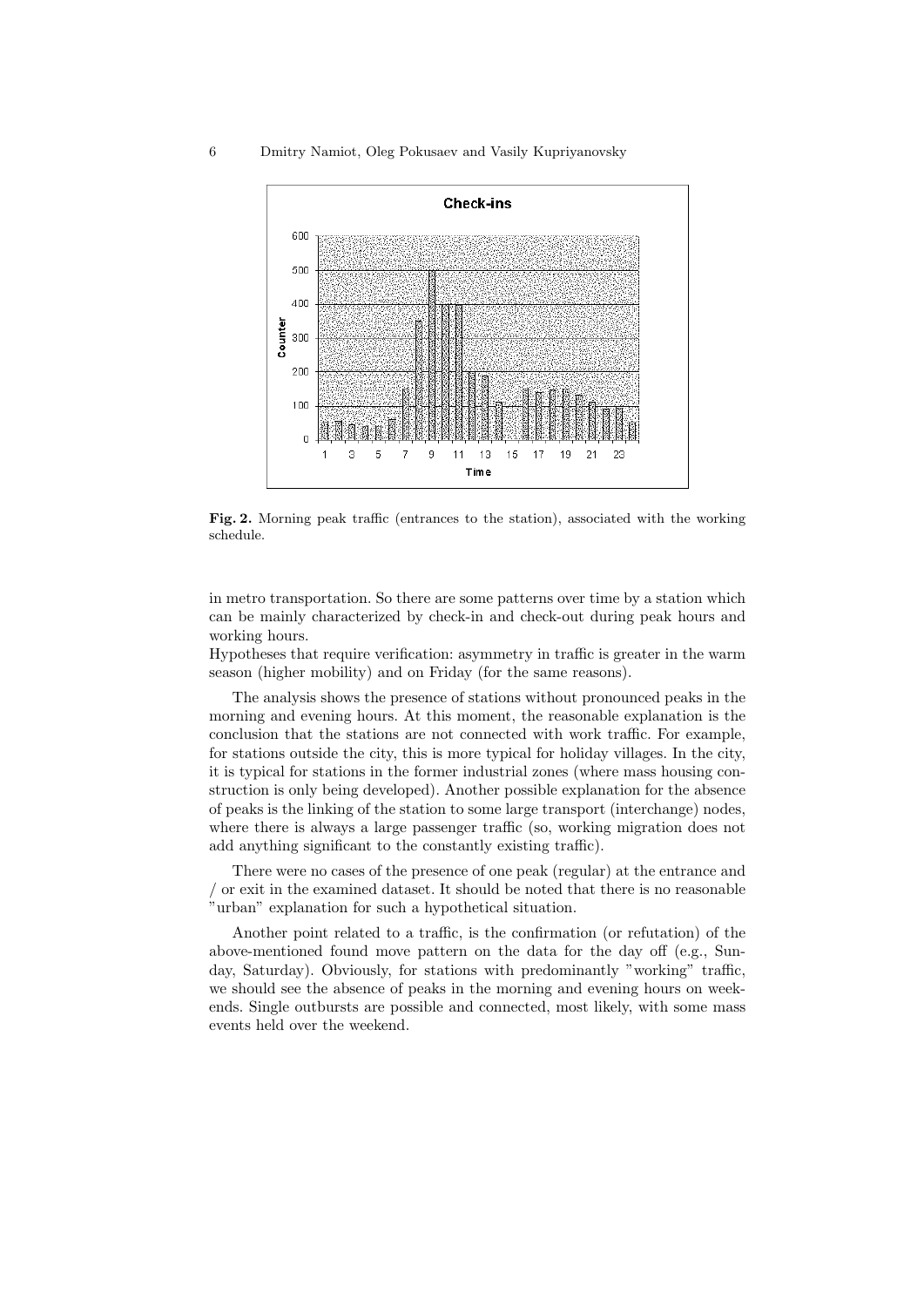

Fig. 3. Work traffic pattern.

As per classification of stations by traffic patterns, we can follow the model presented in [6]. The standard score indicates how many standard deviations the volume of the metro station is above or below the mean. It means that we can use the mean of standardized volume in two peak hours and working hour as a metric. It will explore the characteristics of railway transportation by station. Check-in (check-out) in two peak hours and working hour could be compared to the mean value of standardized volume by stations. There are three possible situations: the volume is below the mean, about the same as mean, and above the mean. The figures could be calculated, for example, for each 2 hours interval.

The next moment, which was investigated in the work - is the ratio of onetime tickets versus reusable tickets (travel cards). The idea of this comparison is based on the following fact. Reusable tickets (travel cards) are cheaper. Accordingly, those who travel constantly, will most likely use them. Therefore, a greater percentage of travel cards corresponds to more constant (robust) traffic. Tickets are bought before the trip, accordingly, it would be interesting to compare the ratio of one-time and reusable tickets at the entrance to the stations. Accordingly, stations with deviations from average ratios of ticket types were identified. So far, the explanation that is being considered here is the availability of interchange transport nodes near such stations, from where the "random" passengers for the railway arrived.

One-time tickets are of two types - one way and round-trip. The next possible step is to analyze the ratio of such tickets. Also interesting is the question of changing the ratio of one-time tickets and travel cards on the days of the week (first of all - comparing working days and days off). The increase in the number of one-time tickets at the weekends shows that these days, the railway is really "acquiring" new passengers who do not use the railroad for a week.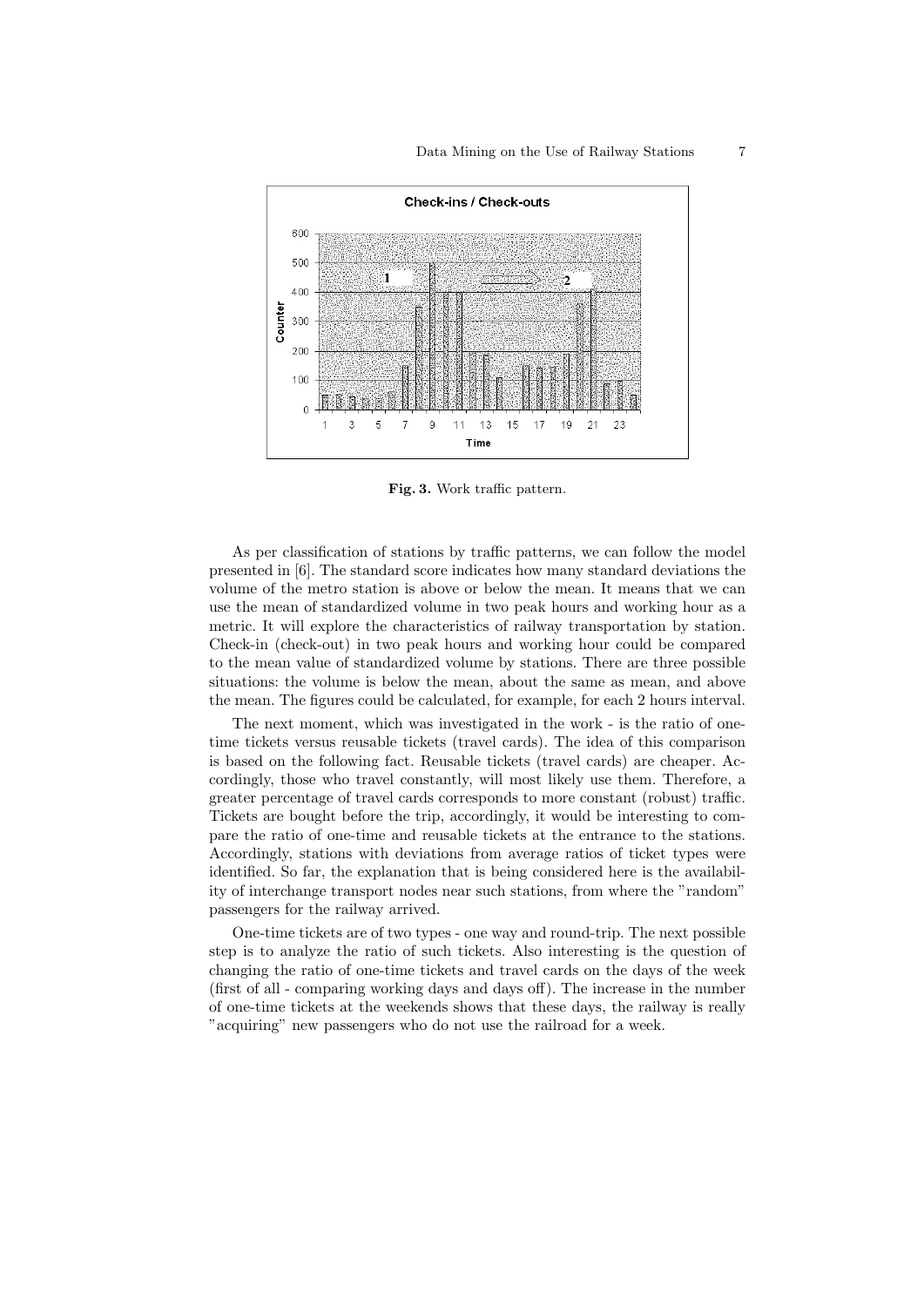In addition to the above-mentioned Hillinger coefficient, we also used methods of analyzing the similarity of time series. As per [9], the measures for time series similarity could be categorized as lock-step, elastic, threshold-based, and patterns-based measures.

So-called lock-step measure in this classification is well-known Euclidean distance. It is defined as the square root of the sum of the squared differences between corresponding data points in two time series data. As it is mentioned in the all statistical papers, the main problem of the Euclidean distance is the need to have the same length for time series. It is not a problem in our case, because we can, for example, divide the day into five-minute intervals and thus construct the same length-of-time time series for the number of inputs and outputs.

So-called elastic measures use dynamic programming to align sequences with different lengths. The typical example is so-called DTW [10]. Threshold system assumes that we have a user-provided threshold  $T$  and converts sequence data to so-called threshold crossing. They are treated as points in two-dimensional space composed only of data points above the introduced threshold T. Patternbased measures first find some representative matching segments (called local patterns), in a time series by focusing on amplitude and trajectories (up or down). Actually, this approach takes into account such factors as the number of local patterns, gap bound, time shifting factor, amplitude shifting factor, time scale factor, and amplitude scale factor [9].

In our work, we've successfully used a shape-based similarity measure, socalled Angular Metric for Shape Similarity (AMSS) [11]. This approach treats a time series as a vector sequence and focus on the shape of the data and compares data shapes by employing a variant of cosine similarity. It is illustrated in Fig. 4.



Fig. 4. AMSS [11].